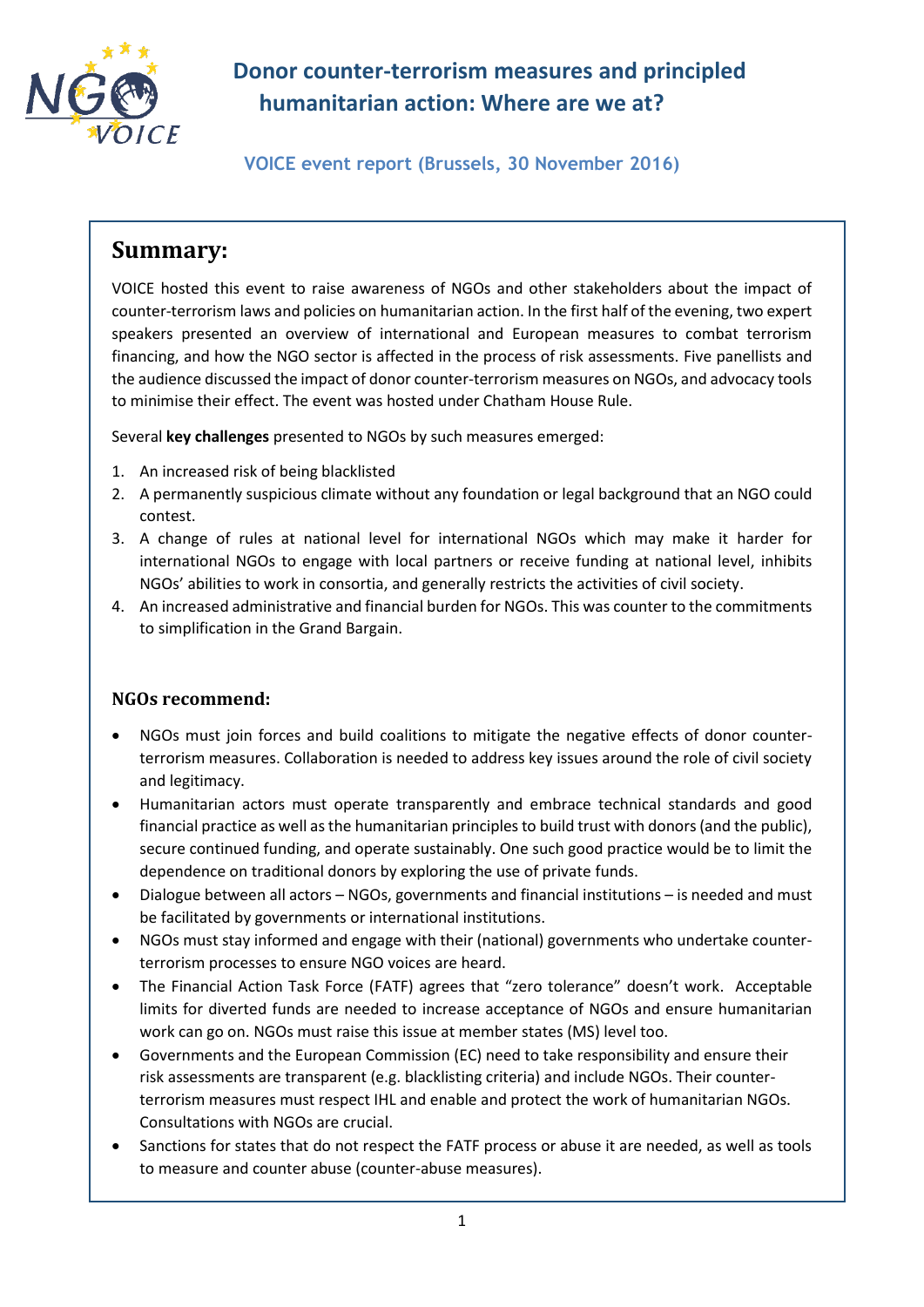

## **Part 1: Expert panel**

**The first expert speaker** provided an overview of the activities of the Financial Action Task Force (FATF), the impact of its counter-terrorism measures on NGOs, and how these measures have developed over the past decade.

### **Counter-terrorism measures over time**

The FATF was established in 1989 by the then-G7 to prevent drug cartels' money-laundering, and was expanded to include terrorism financing after 9/11. In 2012, special anti-terrorism regulations made up of 40 recommendations were added. Of those, recommendation 8 is dedicated to the non-profit sector and caused problems for the operational and political space of non-profit organisations (NPOs) and the wider sector. Due to ambiguous wording that left it open to interpretation, it gave governments an internationally legitimate tool to push back on civil society space and reduce funding.

To change this status quo, NPOs came together to jointly engage with the FATF and highlight the importance of humanitarian and other civil society actors as well as how their work had been inhibited by recommendation 8. After 3-4 years, a good working relationship was established, and recommendation 8 was amended to ensure governments would not do wholesale regulation or blacklisting of whole sectors. Instead, governments need to differentiate between individual organisations within a given sector based on risk assessments, and undertake targeted action based on this assessment. Now, this needs to be applied at country level.

#### **The risk assessment at country level should go through four steps:**

- 1. Risk assessment
- 2. Assess existing laws and how they address identified risks
- 3. Find the gaps and develop risk mitigation measures proportional to the risk and that do not restrict operations of legitimate NPOs
- 4. Create a result consistent with obligations under International Human Rights and Humanitarian Law (IHRL and IHL)

As governments use classified information and the assessment process can lack transparency, it is important that they approach NGOs to validate information and give them the opportunity to present their own view.

### **Examples**

Two examples show the importance of these assessment for NPOs. In Kyrgyzstan, NPOs, financial intelligence and the national government worked together to test the methodology. In Ireland, NPOs were not involved in the national risk assessment but had a multi-stakeholder meeting with the government just before the FATF assessor came. Human rights NPOs, foundations, associations and tax authorities seized that opportunity to discuss the upcoming FATF recommendation and how Ireland could prepare. Such multi-stakeholder rounds and their input is appreciated by governments and NPOs alike.

## **Tools**

To ensure CSOs and NPOs actively and jointly engage in the FATF process, and have the tools to do so, the **[Civil Society](file://///VOICEDC/Public/ECHO/ECHO%20Project%202016/2.%20Activities/Events/CT%20event%20Nov%202016/Notes%20+%20report/Fatfplatform.org)  [Platform on the FATF](file://///VOICEDC/Public/ECHO/ECHO%20Project%202016/2.%20Activities/Events/CT%20event%20Nov%202016/Notes%20+%20report/Fatfplatform.org)** was set up.

The FATF secretariat is also very helpful, including in helping build regional relations and in conducting the evaluation in regions.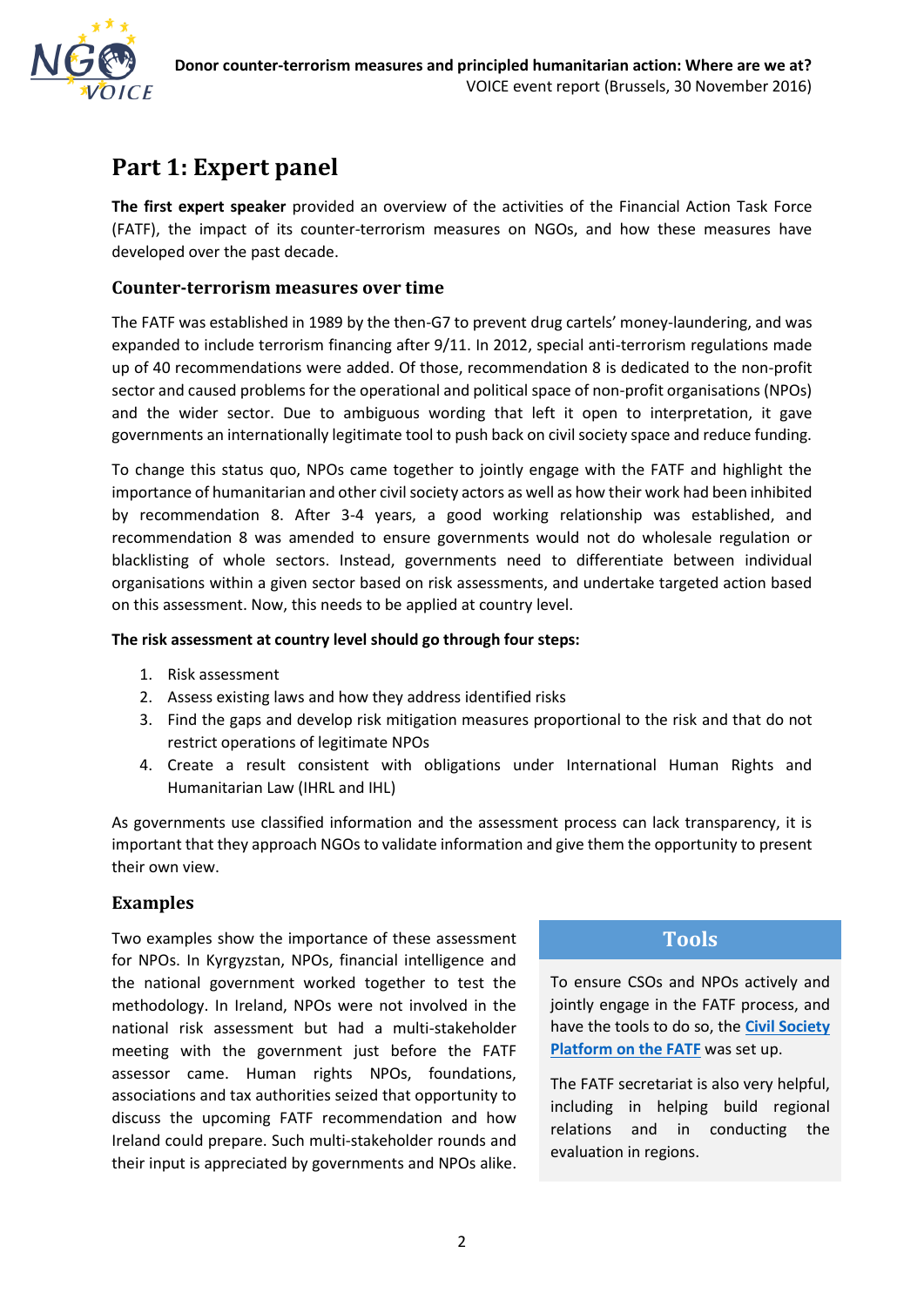NPOs were prepared for the FATF questions and were able to raise NPO issues such as problems with banks and the registration of partners overseas.

\_\_\_\_\_\_\_\_\_\_\_\_\_\_\_\_\_\_\_\_\_\_\_\_\_\_\_\_\_\_\_\_\_\_\_\_\_\_\_\_\_\_\_\_\_\_\_\_\_\_\_\_\_\_\_\_\_\_\_\_\_\_\_\_\_\_\_\_\_\_\_\_\_\_\_\_\_\_\_\_\_\_

**The second expert speaker** presented preliminary results of the EU's supra-national risk assessment (SNRA), which the Commission is required to do. It will provide a picture of risks at EU level and mitigating measures to take to avoid money laundering and terrorism financing.

### **Counter-terrorism at EU level**

In the follow-up of the Paris and Brussels attacks, the EU published several different projects, for instance the agenda on security and various political commitments at member state (MS) level and at the Justice and Home Affairs Council. In February 2016, the European Commission (EC) published an action plan on terrorism financing which outlined some short-term actions to disrupt terrorists' resources in the long term. One mid-term action has been to speed up the delivery of the SNRA, which the EC is set to deliver by June 2017.

The Commission developed **a 5-step methodology:**

- 1) Identify risk
- 2) Assessment of threat
- 3) Assessment of vulnerability
- 4) Combination to identify level of risks (EC is about to start step 4)
- 5) Identification of mitigating measures to limit identified risks

(Mixed items, such as crowdfunding and NPOs, do not have specific risk assessment for them so far, but they're probably relevant to the analysis.)

Based on contact with member states (MS) and private sector, for the **vulnerability assessment**, which the EC just completed, 3 criteria were taken into account:

- 1) Inherent risk exposure Some sectors are more at risk due to their nature, e.g. due to high risk customers, risky geographical location, or a risky product
- 2) Awareness of risk and/or vulnerability This doesn't mean the sector is complicit, but that it can be abused. Thus awareness within the sector is important (e.g. having contact points in sector) as well as having competent authorities.
- 3) Legal framework and controls in place The existing framework (e.g. governance and legislature, anti-money-laundering controls in place) and its effectiveness vary greatly from one sector to another

### **Preliminary results on NPOs**

For NPOs, two main risk situations were identified where they can be abused or have weaknesses:

- 1) Collection of funds e.g. they can be used to finance terrorism without knowledge of NPO
- 2) Transfer of funds e.g. they can be misused to finance terrorism

Challenges are present particularly in terms of scope. The EC took inspiration from the way the FATF works by referring to expressive NPOs

## **Expressive NPO – definition by FATF**

*"Non-profit organisations predominantly involved in expressive activities, which include programmes focused on sports and recreation, arts and culture, interest representation, and advocacy."*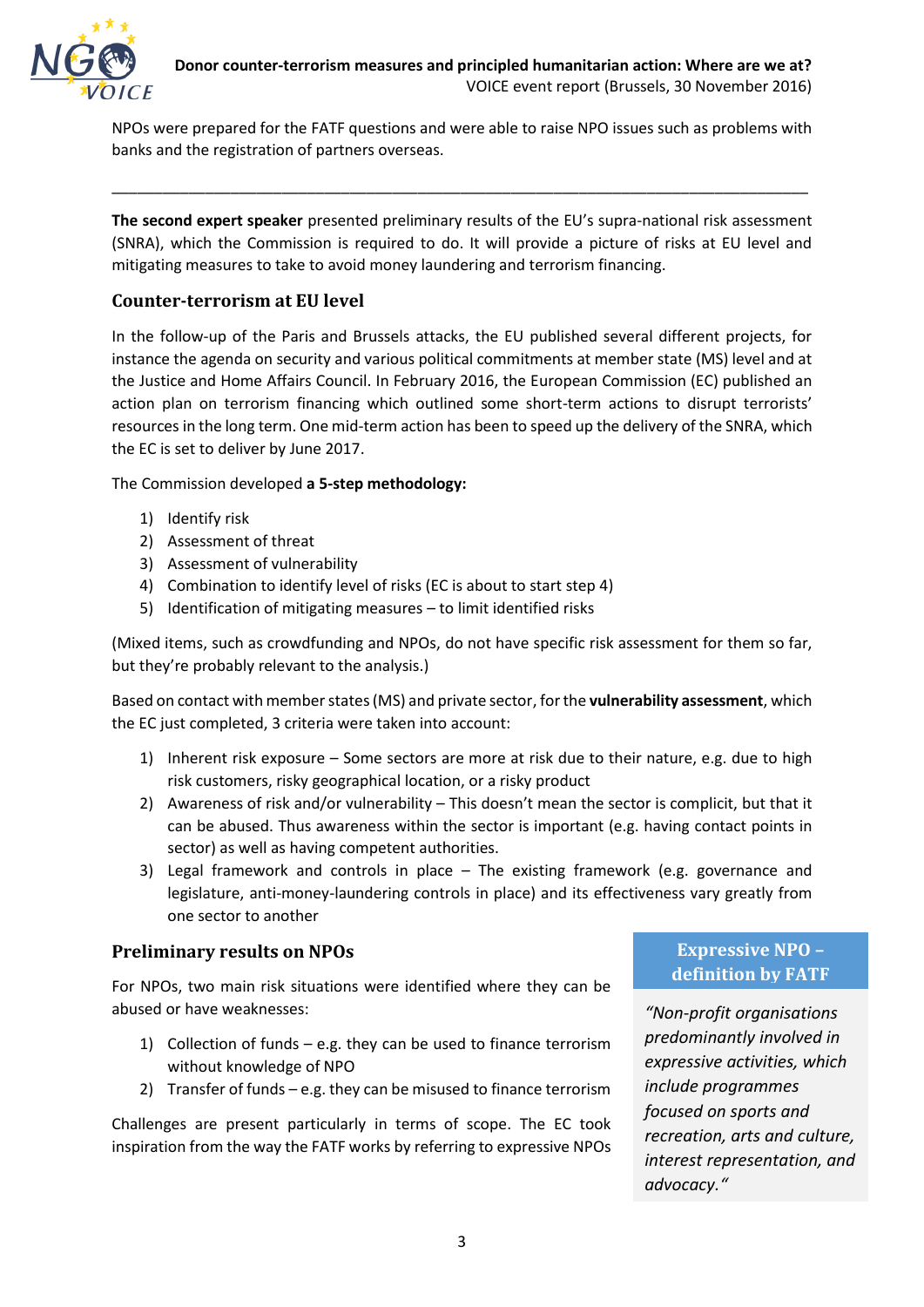

vs. service NPOs (such as humanitarian NPOs). While they present some commonalities, they cannot all be put into the same category.

### **Preliminary assessment**

**Threat:** Authorities did not notice recurring or specific use of NPOs by terrorist groups, or for terrorism financing. However, it is easy to create NPOs and some terrorist groups could have capabilities to do that. NPOs can also be used by foreign terrorist fighters to finance their travel, some police authorities have found. There is thus a significant level of threat, with signs of potential use.

**Vulnerability:** NPOs face high risk exposure due to area of operation, high risk "customers" and the use of cash. Awareness of risk is lacking as there's no centralised framework to deliver relevant specific messages or guidance to central contact point. Awareness is thus not sufficient.

**Legal framework**: There is no harmonised regime for NPOs, so there are various levels of controls at EU level. Thus, there are lacking controls for transactions within the EU between MS or from MS to the outside.

## **Next steps: follow-up with civil society**

The deadline for delivery for the European Commission (EC) on the SNRA is in June 2017. Ahead of it, the Commission has met with private sector representatives as well as some NPOs.

In March, they plan on having a **third consultation on mitigation measures**. The EC's intention is not to impose an additional burden on NPOs. Mitigating measures can only suggest that MS give more training to NPOs to know how to deal with risk.

### **In response to questions from participants**

#### *What is the amount of money thought to be diverted from NPOs?*

The NPO sector is identified as "significantly vulnerable" but the rationale behind the assessment is more important than that. The current objective of the SNRA is purely to assess potentiality of (ab)use. So far, it is impossible to concretely quantify the amount of money being diverted from NPOs or governments, as the risks remain more hypothetical with MS not finding any specific cases so far.

#### *When NPOs have a presence in multiple countries, where are they evaluated?*

On the method of evaluation, the answer was that NGOs operating in foreign countries are evaluated in their country of origin, unless they have a legal base in their country of operation. If they do, that might be evaluated as well.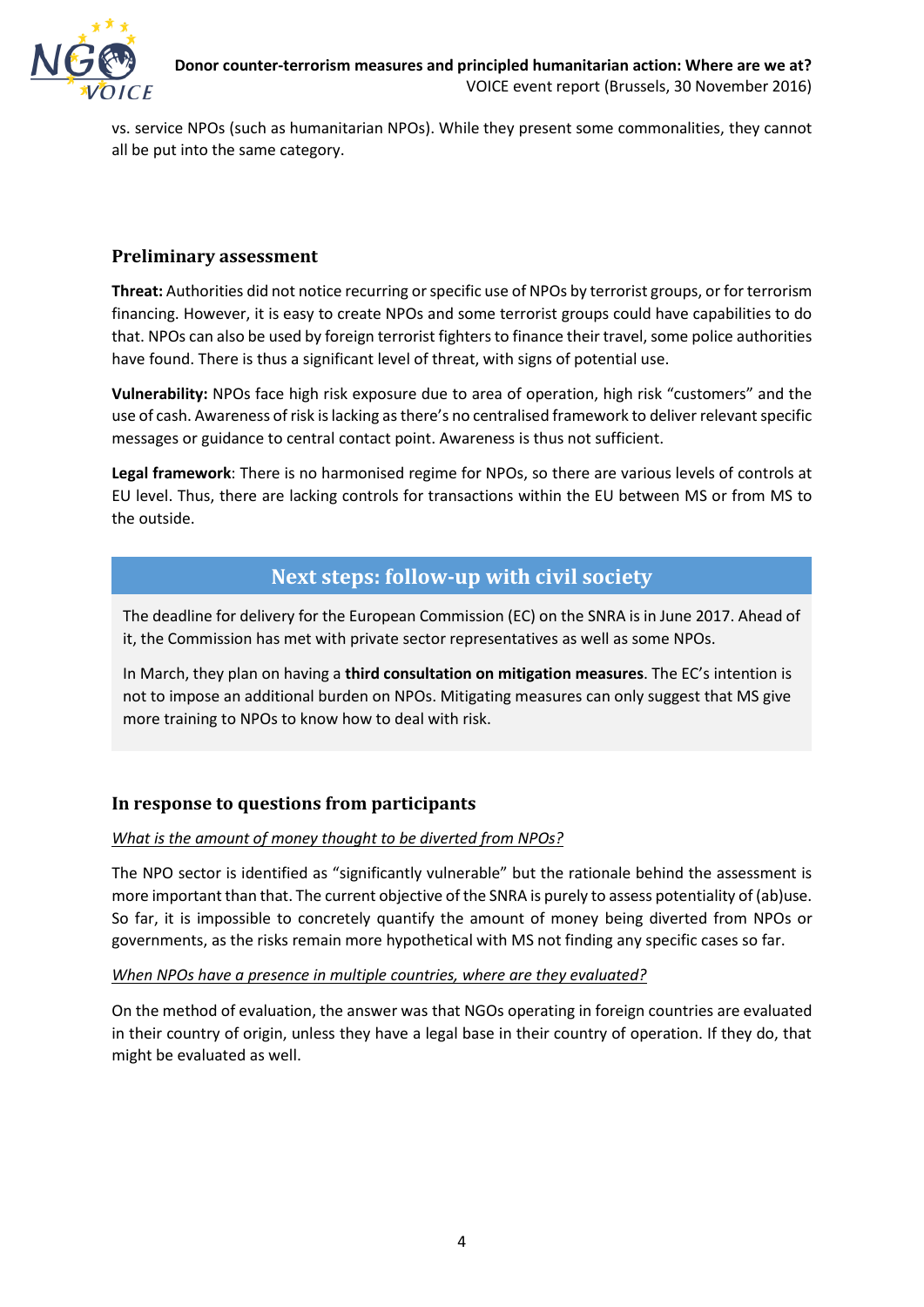

# **Part 2: Panel and audience discuss**

**In the second half of the evening,** a number of panellists led the discussion with participants from civil society and EU institutions. At first, they reflected on the challenges and risks humanitarian NGOs faced on counter-terrorism measures. They also discussed field impact and localisation and finished with NGO responses and advocacy.

## **Challenges**

Several participants mentioned that the changing political climate (affected by such things as Brexit, nationalistic policies and contested elections) may come to have a worldwide influence on humanitarian work. There are many new trends and crises affecting humanitarians that are larger than just counter-terrorism alone. Humanitarian aid is increasingly being linked to national interests and security (including counter-terrorism and defence), and is being scrutinised from that perspective.

However, many NGOs had encountered negative effects from risk assessments, for instance problems with banks and transfers of funds, especially to "at risk" countries, being blocked. Islamic faith-based organisations in particular feel the effect of anti-terrorism measures. Specific risks to NGOs were identified:

- 5. An **increased risk of being blacklisted**, particularly the UN double-system, which calls for MS to propose organisations for listing and then obliges all MS to transpose those listings into their national systems. The system gives particular space to MS to define their own additional (perhaps arbitrary and more stringent) rules and blacklists, increasing the risk for NPOs to be the subject of these measures.
- 6. A **permanently suspicious climate without any foundation or legal background** that an NGO could contest. NGOs and humanitarian funding come under increased scrutiny, exemplified and aggravated by the way some mainstream media outlets use unsubstantiated allegations to attack the sector. Counter-terrorism discourse in the media tends to take the humanity away as it often doesn't differentiate between combatants and civilians.
- 7. A change of rules at national level for international NGOs which may make it **harder for international NGOs to engage with local partners** or receive funding at national level and inhibits **NGOs' abilities to work in consortia**. Both working with local partners and consortia are important methods for humanitarian effectiveness.
- 8. An **ever-increasing administrative burden** as NGOs are forced to become more centralised and put the financial burden on headquarters (HQ). This is contrary to the Grand Bargain commitment to simplification.

The situation is further aggravated as each donor uses their own system and set of rules, operating on a "one size fits all" approach doesn't work and can put NPOs in danger. The operational impact is staggering both financially, with a reduced cash flow, and from the strategic choices that NGOs are forced to make in terms of where and how to intervene.

### **Field impact and localisation**

Historically, many organisations operated for years in countries and regions where people were labelled terrorists. Depending on the donor and their criteria, such work could be seriously impeded. For instance, an organisation funded by USAID working with the FARC rebels in Colombia (in the 1990s and 2000s) would have been blacklisted under current conditions for "providing material support to a terrorist group", and thus been unable to operate.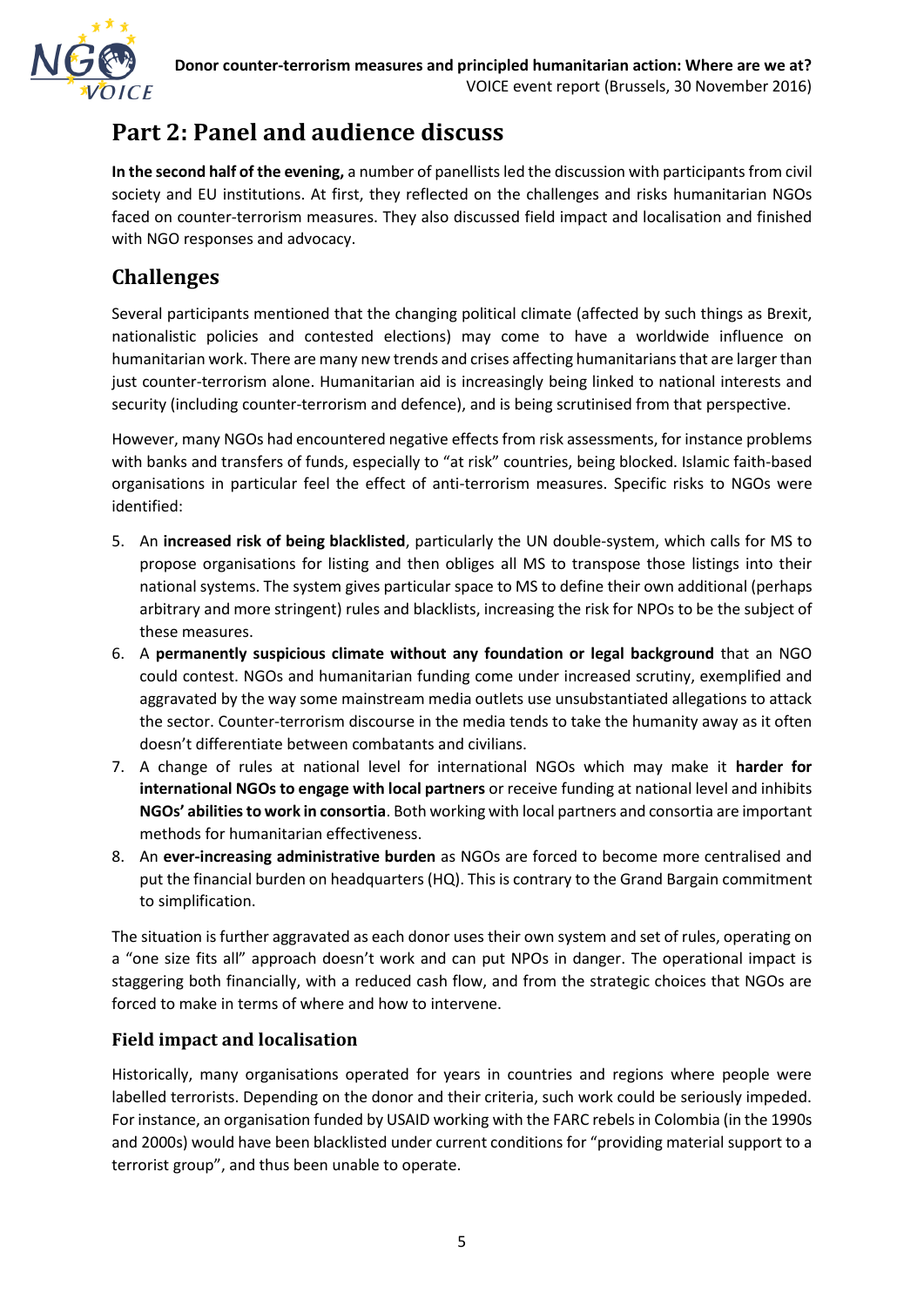

Humanitarian actors aim to follow the humanitarian principles of impartiality and neutrality, but the rules imposed by donors can interfere with these principles and inhibit work relating to dialogue and acceptance, which is crucial for access to crisis-affected populations. NGOs draw their mandate, from these humanitarian principles. However, most NGOs (including all operating in conflict zones) fall under the "at risk" umbrella, with the impact of anti-terrorism policies potentially affecting up to a third of the global turnover of some NGOs. Increasingly, their ability to fulfil their mandate is jeopardised, and organisations feel like they find themselves having to choose to follow the humanitarian principles, or to follow the rules of donors on counter-terrorism.

Localisation, which featured strongly in the agenda of the World Humanitarian Summit (WHS), is also a potential victim of donor counter-terrorism measures. The focus at the WHS was on NPOs to engage on capacity building of local communities and first responders. Yet NGOs working with local partners are most affected by donor counter-terrorism measures and struggle to continue their work as funds get blocked.

## **NGOs' responses and advocacy**

A key point that arose during the discussion was that while NPOs/NGOs may feel uninformed, risk awareness is actually rather high in the sector. The humanitarian principles – particularly impartiality – force NGOs to consider each engagement with different actors in each case, and they continue to function as a key tool for legitimacy in the field. Thus humanitarian NGOs are well equipped to engage in informed discussion with donors concerned about money-laundering and/or terrorism financing, due diligence and to advocate for measures that do not inhibit their work.

Now is the time for NGOs to act, and to act in partnership. A prime example comes from the UK, see text box on the right. NGOs are also starting to build dialogue with financial institutions to reduce the risk of bounced checks and returned payments. The Bank of Scotland is a prime example, as it tries to work with charities to ensure their money transfers run smoothly.

At the same time, NGOs are also starting to engage with the media. For instance, in the UK an umbrella organisation compiles case studies of impact (which can be anonymised and sanitised to protect organisations) to mitigate negative and often unsubstantiated media reports. In Germany, several NGOs are trying to bring humanitarian principles into public discussion and raise awareness through newspaper articles, radio interviews and children's' education.

## **Good practice from the UK**

In the UK, humanitarian, peacebuilding and development NGOs and groups came together to examine common problems and build an information-sharing forum. One of the key engagements was in 2014 with an independent annual review of counter-terrorism legislation. The NGO coalition raised the issues affecting their work as a direct or indirect result of the legislation. The review recommended a dialogue between Government and NGOs. This is slowly developing with the Home Office coordinating inputs from all other government ministries. Other NGOs can draw lessons from the process and apply it in their national context.

Several networks are working on joint advocacy, for instance IASC's working group has a **draft counterterrorism advocacy paper** that NGOs can sign on to.